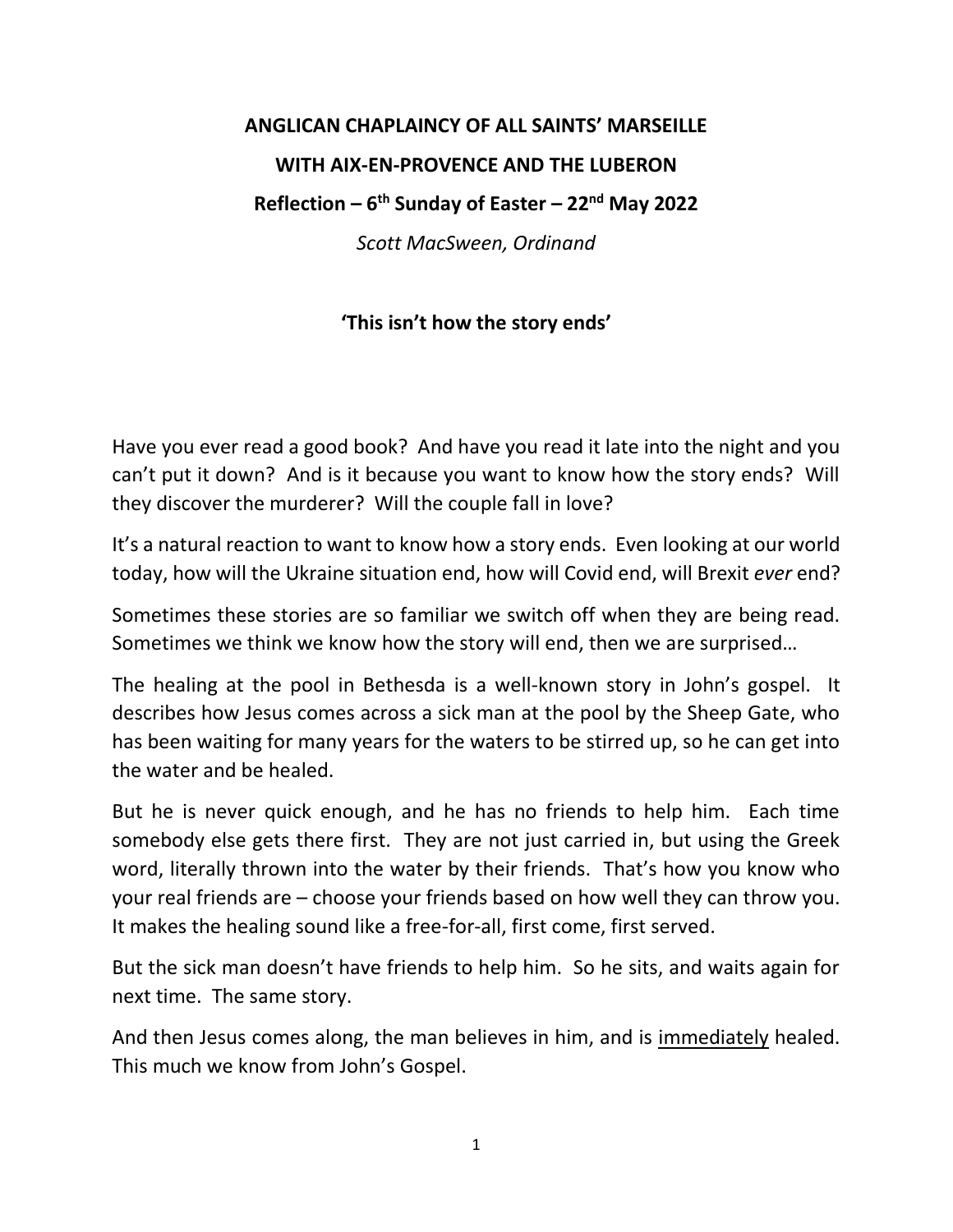Except that… the story is not all it seems. There is a lot more happening than we notice at first. Like the pool, this is a story with a lot of depth.

For a start, let's look at the pool, by the Sheep Gate. Well, let's start with the Sheep Gate.

Because actually there is no Sheep Gate. The verse in the Greek refers to five columns, but it doesn't refer to a gate. In fact, the Greek word 'gate' does not appear in the text at all. Some translations talk about the sheep 'market' instead. But 'market' doesn't appear either! And the word for 'sheep' isn't used in conjunction with the word gate – and, even more strangely, the word used only exists here in this verse.

προβατικος - Out of 800.000 words in the Bible, this is the only time we find this word and so we don't even know for sure what it means. It's something to do with sheep, but that's all we know.

The Jewish historian Josephus doesn't even mention this place of supposed healing. The prophet Nehemiah wrote about a sheep gate, but that was 500 years earlier. So I think what has happened is that the earliest New Testament translators have taken the references to five columns, and something to do with sheep and said 'oh yes that must be the sheep gate that Nehemiah was writing about'

And that's what happens in our life sometimes – we see one thing, and we see another thing, and we try to make sense of it all, so we imagine a connection between them. Our brain needs to try to explain things.

So if in the story you've had a picture in your mind of a gate with little fluffy sheep going in and out, sorry to change that picture for you. The story is going to be a little different.

Now, how does this change the way you look at the story? Does it start to raise questions in your mind? It does for me.

Of course those people wanted to be made better. But maybe even more importantly, they wanted to be clean. That's why the pool was outside the holy city, Jerusalem. People who were unwell, or who had a disability, were regarded as ritually unclean and, under the strict laws of cleanliness in Leviticus and Deuteronomy, did not have access to the holiest places unless and until they had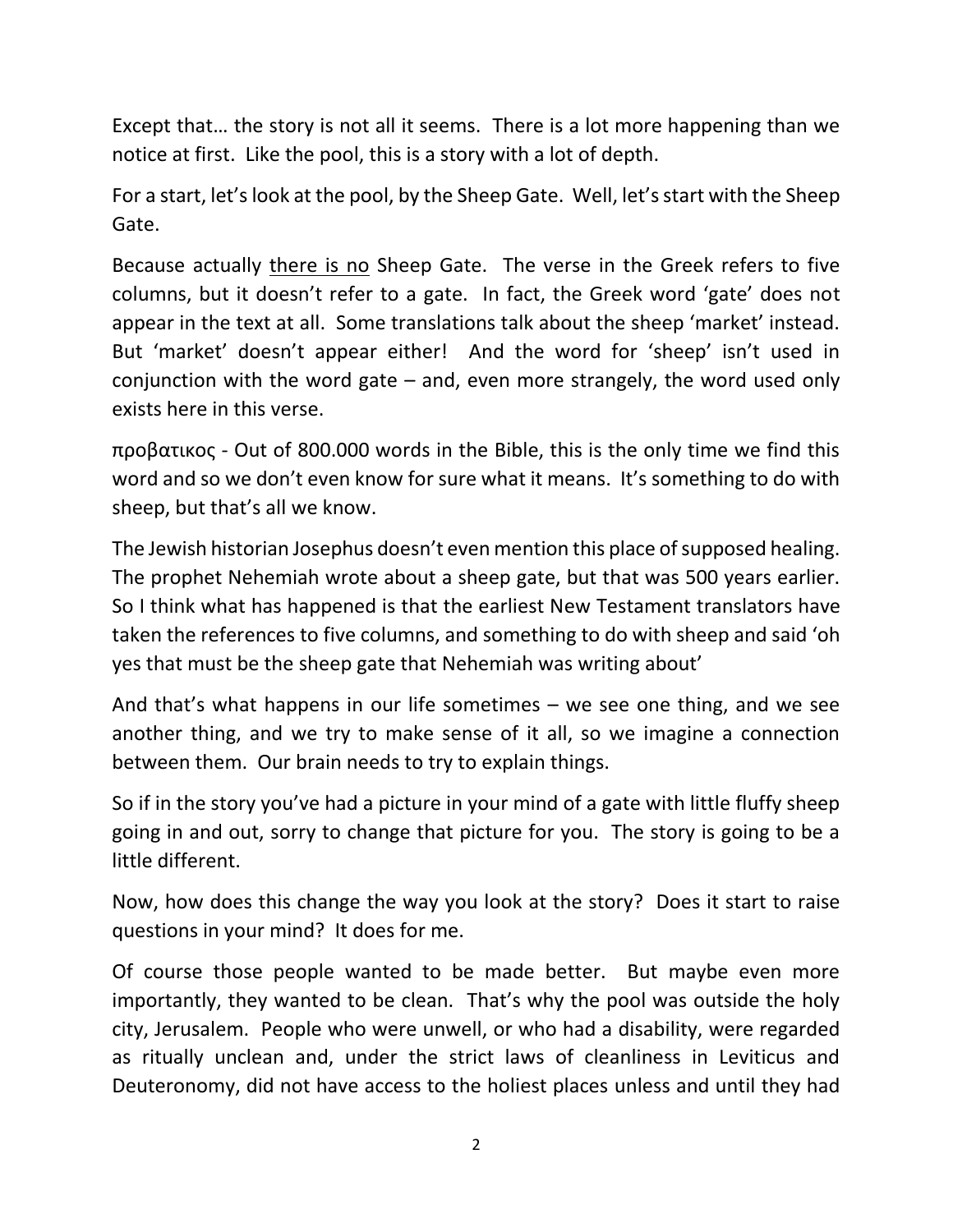been cleansed of their affliction. So they waited by the pool, day after day, year after year. And they told each other the familiar story that when the water was stirred up, *this* time they would be healed.

But this man did a different thing. In response to Jesus's invitation, he made a leap of a different kind, without knowing where the story ends.

As Christians, we know that the crucifixion is NOT the end of the story – we know about the resurrection. We don't have to know WHY Jesus was resurrected, or HOW. We just need to know THAT he was resurrected. All the other questions we have, we won't get answers for them but that's ok. Some of the early Christian theologians described this as "Faith Seeking Understanding". We have heard these stories many times but we still don't fully understand what was going on. The man didn't ask for his healing by Jesus to wait until he understood fully what was going on. He just accepted, as we all can, that maybe a different outcome is possible.

The others who were waiting at the pool did not recognise Jesus, they continued to wait and then probably lament that they had missed their chance yet again.

This story in John's Gospel reveals the effect Christ can have on people, and it applies to all the areas of our lives that need healing. Every one of us is in need of the wholeness he releases in us. Sometimes we can spend decades metaphorically like the man by the pool, stuck in our sense of helplessness at the circumstances of our lives or past. We all want to hear the words: 'Stand up, take your mat and walk'.

Some people say – "show me something first and I will believe", but people with faith say "I will believe and then things will happen". These are like the two types of people by the pool.

In a recent book by Dr Lisa Miller, scientists can now prove that people who believe in God or a higher power have stronger, more resilient brains and a faster recovery. It's a very recent discovery for scientists but this shouldn't surprise us, it's something that Christians have known for 2000 years.

Jesus' healing is not first come, first served. It is the message of resurrection and it's available to anybody. It's not about who can get to the front of the line first, this is an ever open, *wide* open gate (if I can use that word again!).